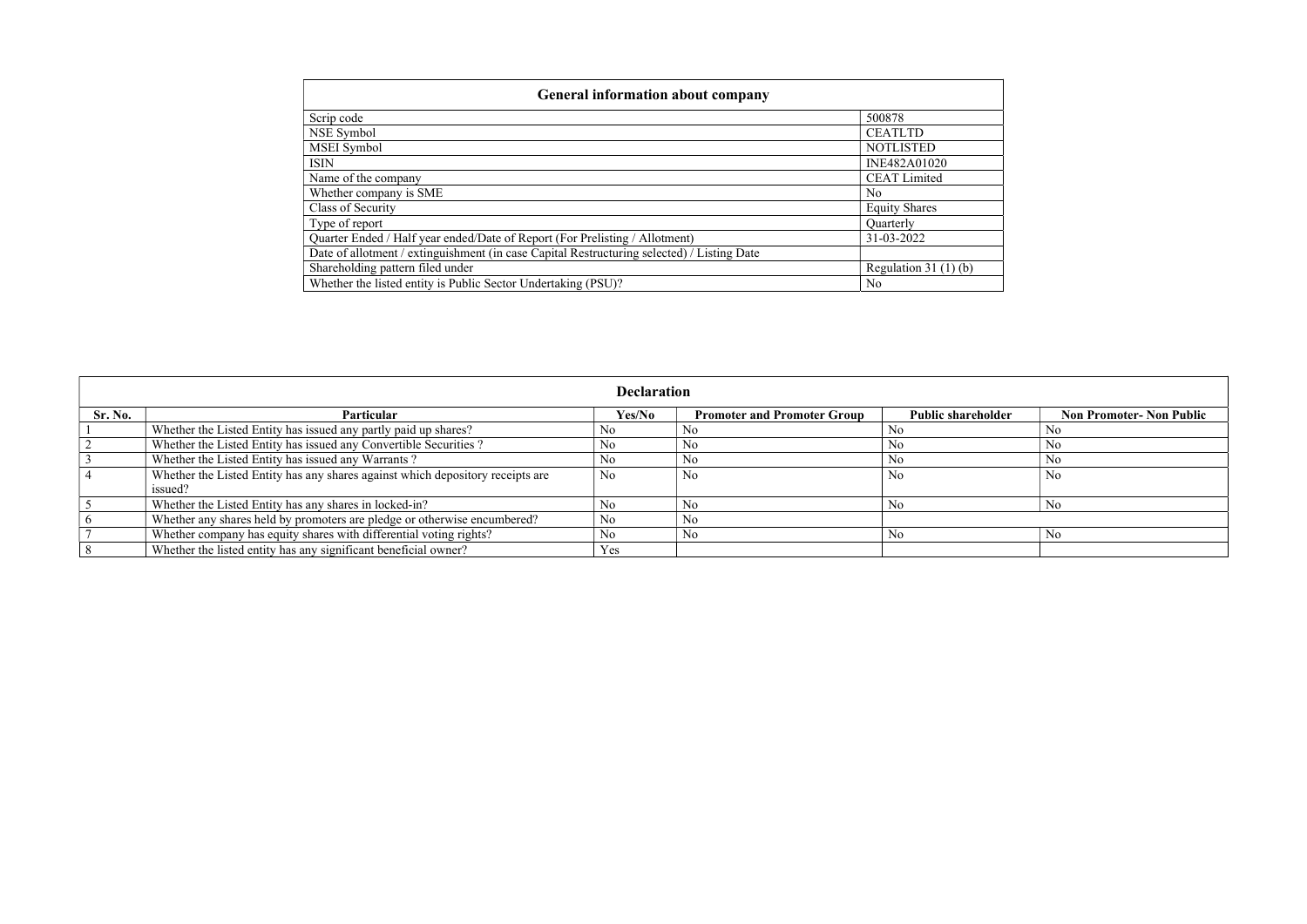|                                 | <b>Table I - Summary Statement holding of specified securities</b> |                                                                  |                                        |                             |                                     |                                                                  |                                                                         |           |                              |              |  |  |  |
|---------------------------------|--------------------------------------------------------------------|------------------------------------------------------------------|----------------------------------------|-----------------------------|-------------------------------------|------------------------------------------------------------------|-------------------------------------------------------------------------|-----------|------------------------------|--------------|--|--|--|
| <b>Category</b><br>$\mathbf{I}$ | Category of<br>shareholder (II)                                    | Nos. Of<br>No. of fully paid<br>shareholders<br>up equity shares | <b>No. Of Partly</b><br>paid-up equity | No. Of shares<br>underlying | Total nos. shares<br>held $(VII) =$ | Shareholding as a % of total no.<br>of shares (calculated as per | <b>Number of Voting Rights held in each class</b><br>of securities (IX) |           |                              |              |  |  |  |
|                                 |                                                                    | (III)                                                            | held $(IV)$                            | shares held $(V)$           | <b>Depository Receipts</b>          | $(IV)+(V)+(VI)$                                                  | SCRR, 1957) (VIII) As a % of                                            |           | No of Voting (XIV) Rights    | Total as a % |  |  |  |
|                                 |                                                                    |                                                                  |                                        |                             | (VI)                                |                                                                  | $(A+B+C2)$                                                              | Class eg: | <b>Class</b><br><b>Total</b> | of $(A+B+C)$ |  |  |  |
|                                 |                                                                    |                                                                  |                                        |                             |                                     |                                                                  |                                                                         |           | eg:y                         |              |  |  |  |
| (A)                             | Promoter &                                                         | 23                                                               | 19055998                               |                             |                                     | 19055998                                                         | 47.11                                                                   | 19055998  | 19055998                     | 47.11        |  |  |  |
|                                 | Promoter Group                                                     |                                                                  |                                        |                             |                                     |                                                                  |                                                                         |           |                              |              |  |  |  |
| (B)                             | Public                                                             | 141702                                                           | 21394094                               |                             |                                     | 21394094                                                         | 52.89                                                                   | 21394094  | 21394094 52.89               |              |  |  |  |
| (C)                             | Non Promoter-                                                      |                                                                  |                                        |                             |                                     |                                                                  |                                                                         |           |                              |              |  |  |  |
|                                 | Non Public                                                         |                                                                  |                                        |                             |                                     |                                                                  |                                                                         |           |                              |              |  |  |  |
| (C1)                            | Shares                                                             |                                                                  |                                        |                             |                                     |                                                                  |                                                                         |           |                              |              |  |  |  |
|                                 | underlying DRs                                                     |                                                                  |                                        |                             |                                     |                                                                  |                                                                         |           |                              |              |  |  |  |
| (C2)                            | Shares held by                                                     |                                                                  |                                        |                             |                                     |                                                                  |                                                                         |           |                              |              |  |  |  |
|                                 | <b>Employee Trusts</b>                                             |                                                                  |                                        |                             |                                     |                                                                  |                                                                         |           |                              |              |  |  |  |
|                                 | Total                                                              | 141725                                                           | 40450092                               |                             |                                     | 40450092                                                         | 100                                                                     | 40450092  | 40450092 100                 |              |  |  |  |

| Table I - Summary Statement holding of specified securities |                                           |                                                   |                                                                 |                                                                                            |                                                                                                                  |            |                                                 |                                                                      |                                         |                                                           |
|-------------------------------------------------------------|-------------------------------------------|---------------------------------------------------|-----------------------------------------------------------------|--------------------------------------------------------------------------------------------|------------------------------------------------------------------------------------------------------------------|------------|-------------------------------------------------|----------------------------------------------------------------------|-----------------------------------------|-----------------------------------------------------------|
| <b>Category</b><br>$\mathbf{I}$                             | <b>Category of</b><br>shareholder<br>(II) | <b>No. Of Shares</b><br>Underlying<br>Outstanding | <b>No. of Shares</b><br><b>Underlying</b><br><b>Outstanding</b> | <b>No. Of Shares Underlying</b><br><b>Outstanding convertible</b><br>securities and No. Of | Shareholding, as a % assuming full<br>conversion of convertible securities (<br>as a percentage of diluted share |            | Number of<br><b>Locked in shares</b><br>(XII)   | <b>Number of Shares</b><br>pledged or otherwise<br>encumbered (XIII) |                                         | Number of equity<br>shares held in<br>dematerialized form |
|                                                             |                                           | convertible securities<br>(X)                     | <b>Warrants (Xi)</b>                                            | Warrants $(Xi)$ (a)                                                                        | capital) (XI)= (VII)+(X) As a % of<br>$(A+B+C2)$                                                                 | No.<br>(a) | As a % of<br>total<br><b>Shares</b><br>held (b) | No.<br>(a)                                                           | As a $%$ of<br>total Shares<br>held (b) | (XIV)                                                     |
| (A)                                                         | Promoter &<br>Promoter Group              |                                                   |                                                                 |                                                                                            | 47.11                                                                                                            |            |                                                 |                                                                      |                                         | 19055998                                                  |
| (B)                                                         | Public                                    |                                                   |                                                                 |                                                                                            | 52.89                                                                                                            |            |                                                 |                                                                      |                                         | 20995246                                                  |
| (C)                                                         | Non Promoter-<br>Non Public               |                                                   |                                                                 |                                                                                            |                                                                                                                  |            |                                                 |                                                                      |                                         |                                                           |
| (C1)                                                        | Shares                                    |                                                   |                                                                 |                                                                                            |                                                                                                                  |            |                                                 |                                                                      |                                         |                                                           |
|                                                             | underlying DRs                            |                                                   |                                                                 |                                                                                            |                                                                                                                  |            |                                                 |                                                                      |                                         |                                                           |
| (C2)                                                        | Shares held by                            |                                                   |                                                                 |                                                                                            |                                                                                                                  |            |                                                 |                                                                      |                                         |                                                           |
|                                                             | Employee                                  |                                                   |                                                                 |                                                                                            |                                                                                                                  |            |                                                 |                                                                      |                                         |                                                           |
|                                                             | Trusts                                    |                                                   |                                                                 |                                                                                            |                                                                                                                  |            |                                                 |                                                                      |                                         |                                                           |
|                                                             | Total                                     |                                                   |                                                                 |                                                                                            | <b>100</b>                                                                                                       |            |                                                 |                                                                      |                                         | 40051244                                                  |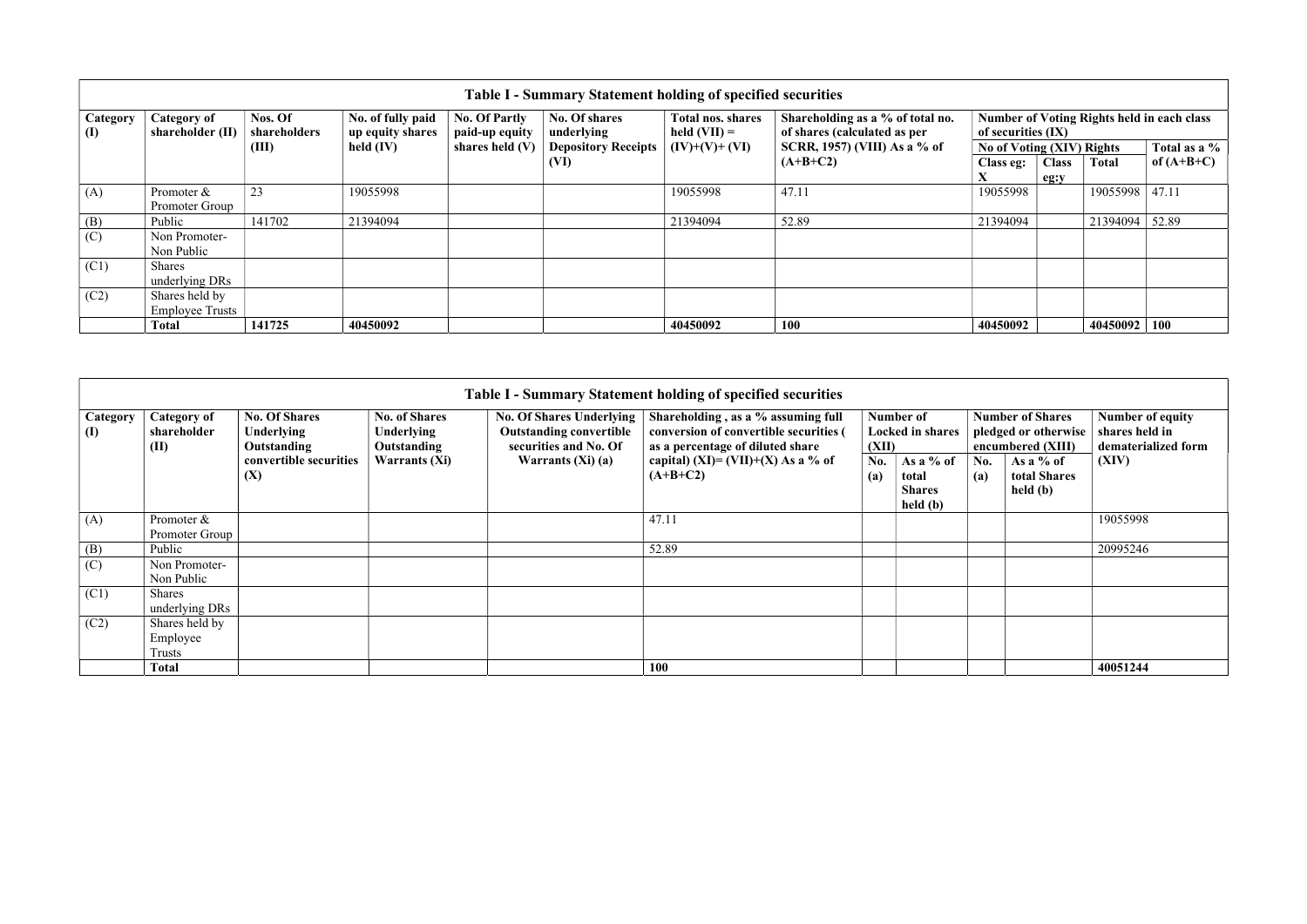|                                                                             |                                                                                                            |                         |                         |                    |                                |                           | Table II - Statement showing shareholding pattern of the Promoter and Promoter Group          |           |                                                                         |                                         |  |
|-----------------------------------------------------------------------------|------------------------------------------------------------------------------------------------------------|-------------------------|-------------------------|--------------------|--------------------------------|---------------------------|-----------------------------------------------------------------------------------------------|-----------|-------------------------------------------------------------------------|-----------------------------------------|--|
| Sr.                                                                         | Category & Name of the<br><b>Shareholders (I)</b>                                                          | Nos. Of<br>shareholders | No. of fully<br>paid up | No. Of<br>Partly   | No. Of shares<br>underlying    | Total nos.<br>shares held | Shareholding as a % of<br>total no. of shares                                                 |           | <b>Number of Voting Rights held in each</b><br>class of securities (IX) |                                         |  |
|                                                                             |                                                                                                            | (III)                   | equity shares           | paid-up            | $(VII) =$<br><b>Depository</b> |                           | (calculated as per                                                                            |           | No of Voting (XIV) Rights                                               | Total as a                              |  |
|                                                                             |                                                                                                            |                         | held $(IV)$             | equity             | <b>Receipts (VI)</b>           | $(IV)+(V)+$               | <b>SCRR, 1957) (VIII) As a</b>                                                                | Class eg: | <b>Class</b><br><b>Total</b>                                            | $%$ of                                  |  |
|                                                                             |                                                                                                            |                         |                         | shares held<br>(V) |                                | (VI)                      | $%$ of (A+B+C2)                                                                               | X         | eg:y                                                                    | <b>Total</b><br><b>Voting</b><br>rights |  |
| A                                                                           |                                                                                                            |                         |                         |                    |                                |                           | Table II - Statement showing shareholding pattern of the Promoter and Promoter Group          |           |                                                                         |                                         |  |
| (1)                                                                         |                                                                                                            |                         |                         |                    | Indian                         |                           |                                                                                               |           |                                                                         |                                         |  |
| (a)                                                                         | Individuals/Hindu<br>undivided Family                                                                      | $\overline{4}$          | 148139                  |                    |                                | 148139                    | 0.37                                                                                          | 148139    | 148139                                                                  | 0.37                                    |  |
| (d)                                                                         | Any Other (specify)                                                                                        | 19                      | 18907859                |                    |                                | 18907859                  | 46.74                                                                                         | 18907859  | 18907859                                                                | 46.74                                   |  |
| Sub-Total $(A)(1)$                                                          |                                                                                                            | 23                      | 19055998                |                    |                                | 19055998                  | 47.11                                                                                         | 19055998  | 19055998 47.11                                                          |                                         |  |
| (2)                                                                         | Foreign                                                                                                    |                         |                         |                    |                                |                           |                                                                                               |           |                                                                         |                                         |  |
| Total Shareholding of Promoter<br>and Promoter Group<br>$(A)=(A)(1)+(A)(2)$ |                                                                                                            | 23                      | 19055998                |                    |                                | 19055998                  | 47.11                                                                                         | 19055998  | 19055998 47.11                                                          |                                         |  |
| $\, {\bf B}$                                                                |                                                                                                            |                         |                         |                    |                                |                           | Table III - Statement showing shareholding pattern of the Public shareholder                  |           |                                                                         |                                         |  |
| (1)                                                                         | Institutions                                                                                               |                         |                         |                    |                                |                           |                                                                                               |           |                                                                         |                                         |  |
| $\left( a\right)$                                                           | <b>Mutual Funds</b>                                                                                        | 15                      | 2986556                 |                    |                                | 2986556                   | 7.38                                                                                          | 2986556   | 2986556                                                                 | 7.38                                    |  |
| (c)                                                                         | <b>Alternate Investment Funds</b>                                                                          | 5                       | 58197                   |                    |                                | 58197                     | 0.14                                                                                          | 58197     | 58197                                                                   | 0.14                                    |  |
| (e)                                                                         | Foreign Portfolio Investors                                                                                | 98                      | 9166615                 |                    |                                | 9166615                   | 22.66                                                                                         | 9166615   | 9166615                                                                 | 22.66                                   |  |
| (f)                                                                         | Financial Institutions/<br><b>Banks</b>                                                                    | 35                      | 5508                    |                    |                                | 5508                      | 0.01                                                                                          | 5508      | 5508                                                                    | 0.01                                    |  |
| (g)                                                                         | <b>Insurance Companies</b>                                                                                 | 5                       | 1674636                 |                    |                                | 1674636                   | 4.14                                                                                          | 1674636   | 1674636                                                                 | 4.14                                    |  |
| Sub-Total $(B)(1)$                                                          |                                                                                                            | 158                     | 13891512                |                    |                                | 13891512                  | 34.34                                                                                         | 13891512  | 13891512 34.34                                                          |                                         |  |
| (2)                                                                         | Central Government/ State<br>Government(s)/ President<br>of India                                          |                         | 67                      |                    |                                | 67                        | $\theta$                                                                                      | 67        | 67                                                                      |                                         |  |
| Sub-Total $(B)(2)$                                                          |                                                                                                            |                         | 67                      |                    |                                | 67                        | $\boldsymbol{0}$                                                                              | 67        | 67                                                                      | $\overline{0}$                          |  |
| (3)                                                                         | Non-institutions                                                                                           |                         |                         |                    |                                |                           |                                                                                               |           |                                                                         |                                         |  |
| (a(i))                                                                      | Individuals - i.Individual<br>shareholders holding<br>nominal share capital up to<br>Rs. 2 lakhs.          | 137698                  | 6193659                 |                    |                                | 6193659                   | 15.31                                                                                         | 6193659   | 6193659                                                                 | 15.31                                   |  |
| (a(ii))                                                                     | Individuals - ii. Individual<br>shareholders holding<br>nominal share capital in<br>excess of Rs. 2 lakhs. | 3                       | 92000                   |                    |                                | 92000                     | 0.23                                                                                          | 92000     | 92000                                                                   | 0.23                                    |  |
| (b)                                                                         | NBFCs registered with RBI $\parallel$                                                                      |                         | 200                     |                    |                                | 200                       | $\overline{0}$                                                                                | 200       | 200                                                                     | $\overline{0}$                          |  |
| (e)                                                                         | Any Other (specify)                                                                                        | 3841                    | 1216656                 |                    |                                | 1216656                   | 3.01                                                                                          | 1216656   | 1216656                                                                 | 3.01                                    |  |
| Sub-Total $(B)(3)$                                                          |                                                                                                            | 141543                  | 7502515                 |                    |                                | 7502515                   | 18.55                                                                                         | 7502515   | 7502515                                                                 | 18.55                                   |  |
| <b>Total Public Shareholding</b><br>$(B)=(B)(1)+(B)(2)+(B)(3)$              |                                                                                                            | 141702                  | 21394094                |                    |                                | 21394094                  | 52.89                                                                                         | 21394094  | 21394094                                                                | 52.89                                   |  |
| $\mathcal{C}$                                                               |                                                                                                            |                         |                         |                    |                                |                           | Table IV - Statement showing shareholding pattern of the Non Promoter- Non Public shareholder |           |                                                                         |                                         |  |
| Total $(A+B+C2)$                                                            |                                                                                                            | 141725                  | 40450092                |                    |                                | 40450092                  | <b>100</b>                                                                                    | 40450092  | $40450092$   100                                                        |                                         |  |
| Total $(A+B+C)$                                                             |                                                                                                            | 141725                  | 40450092                |                    |                                | 40450092                  | 100                                                                                           | 40450092  | 40450092 100                                                            |                                         |  |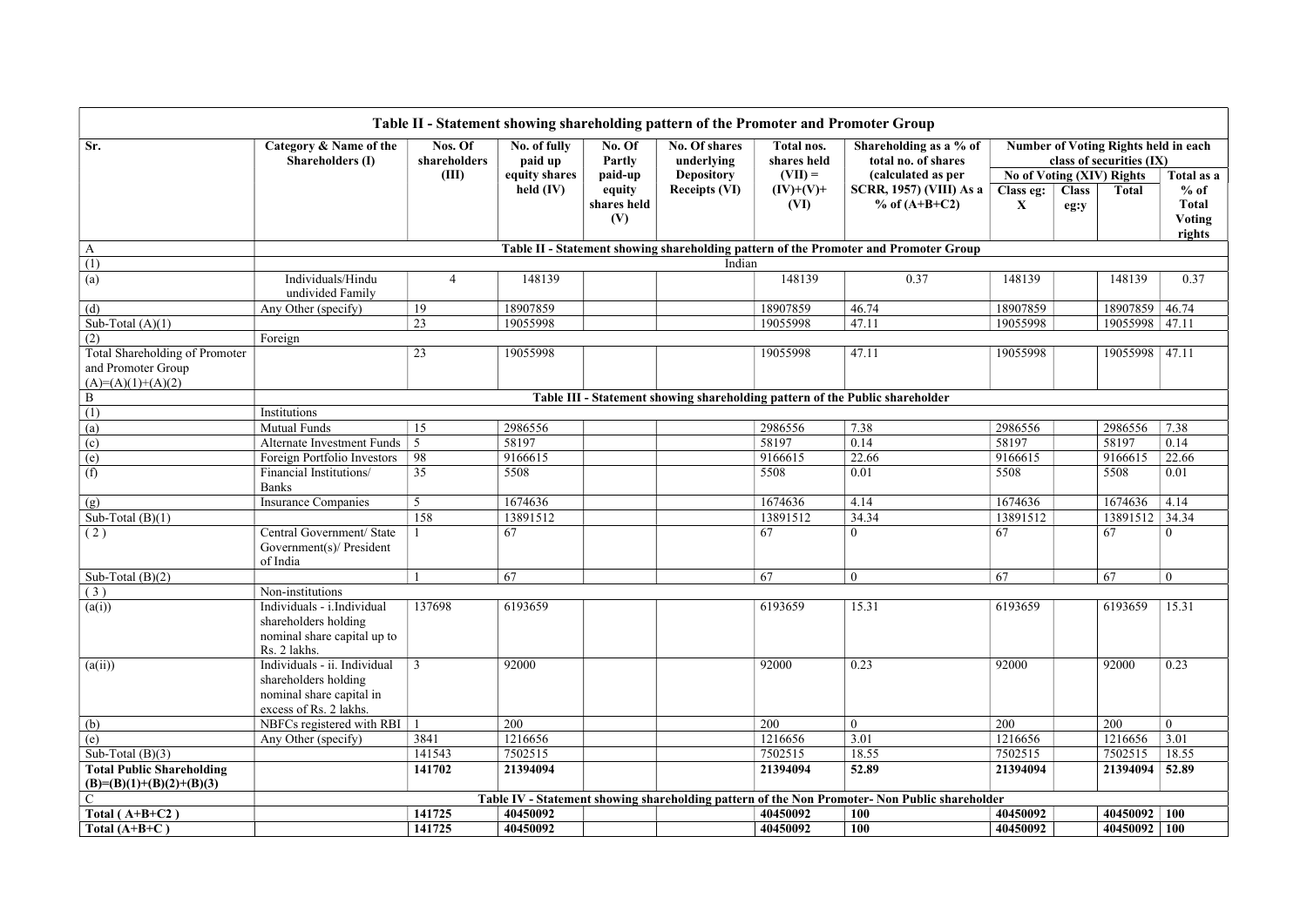|                                                                |                                                                                                               |                      |                                                | Table II - Statement showing shareholding pattern of the Promoter and Promoter Group                                                                                         |            |                                                 |            |                                                                      |                                                           |  |
|----------------------------------------------------------------|---------------------------------------------------------------------------------------------------------------|----------------------|------------------------------------------------|------------------------------------------------------------------------------------------------------------------------------------------------------------------------------|------------|-------------------------------------------------|------------|----------------------------------------------------------------------|-----------------------------------------------------------|--|
| Sr.                                                            | <b>No. Of Shares</b><br><b>No. of Shares</b><br>Underlying<br><b>Underlying</b><br>Outstanding<br>Outstanding |                      | <b>No. Of Shares</b><br>convertible securities | Shareholding, as a % assuming<br>Number of<br>full conversion of convertible<br>Locked in<br><b>Underlying Outstanding</b><br>securities (as a percentage of<br>shares (XII) |            |                                                 |            | <b>Number of Shares</b><br>pledged or otherwise<br>encumbered (XIII) | Number of equity<br>shares held in<br>dematerialized form |  |
|                                                                | convertible<br>securities $(X)$                                                                               | <b>Warrants (Xi)</b> | and No. Of Warrants<br>$(Xi)$ $(a)$            | diluted share capital) $(XI)$ =<br>$(VII)+(X)$ As a % of $(A+B+C2)$                                                                                                          | No.<br>(a) | As a % of<br>total<br><b>Shares</b><br>held (b) | No.<br>(a) | As a % of total<br>Shares held (b)                                   | (XIV)                                                     |  |
| $\mathbf{A}$                                                   |                                                                                                               |                      |                                                | Table II - Statement showing shareholding pattern of the Promoter and Promoter Group                                                                                         |            |                                                 |            |                                                                      |                                                           |  |
| (1)                                                            | Indian                                                                                                        |                      |                                                |                                                                                                                                                                              |            |                                                 |            |                                                                      |                                                           |  |
| $\left( a\right)$                                              |                                                                                                               |                      |                                                | 0.37                                                                                                                                                                         |            |                                                 |            |                                                                      | 148139                                                    |  |
| (d)                                                            |                                                                                                               |                      |                                                | 46.74                                                                                                                                                                        |            |                                                 |            |                                                                      | 18907859                                                  |  |
| Sub-Total $(A)(1)$                                             |                                                                                                               |                      |                                                | 47.11                                                                                                                                                                        |            |                                                 |            |                                                                      | 19055998                                                  |  |
| (2)                                                            | Foreign                                                                                                       |                      |                                                |                                                                                                                                                                              |            |                                                 |            |                                                                      |                                                           |  |
| <b>Total Shareholding of</b>                                   |                                                                                                               |                      |                                                | 47.11                                                                                                                                                                        |            |                                                 |            |                                                                      | 19055998                                                  |  |
| <b>Promoter and Promoter Group</b>                             |                                                                                                               |                      |                                                |                                                                                                                                                                              |            |                                                 |            |                                                                      |                                                           |  |
| $(A)=(A)(1)+(A)(2)$                                            |                                                                                                               |                      |                                                |                                                                                                                                                                              |            |                                                 |            |                                                                      |                                                           |  |
| $\mathbf B$                                                    | Table III - Statement showing shareholding pattern of the Public shareholder                                  |                      |                                                |                                                                                                                                                                              |            |                                                 |            |                                                                      |                                                           |  |
| (1)                                                            | Institutions                                                                                                  |                      |                                                |                                                                                                                                                                              |            |                                                 |            |                                                                      |                                                           |  |
| (a)                                                            |                                                                                                               |                      |                                                | 7.38                                                                                                                                                                         |            |                                                 |            |                                                                      | 2977358                                                   |  |
| (c)                                                            |                                                                                                               |                      |                                                | 0.14                                                                                                                                                                         |            |                                                 |            |                                                                      | 58197                                                     |  |
| (e)                                                            |                                                                                                               |                      |                                                | 22.66                                                                                                                                                                        |            |                                                 |            |                                                                      | 9164179                                                   |  |
| (f)                                                            |                                                                                                               |                      |                                                | 0.01                                                                                                                                                                         |            |                                                 |            |                                                                      | 2209                                                      |  |
| (g)                                                            |                                                                                                               |                      |                                                | 4.14                                                                                                                                                                         |            |                                                 |            |                                                                      | 1674561                                                   |  |
| Sub-Total $(B)(1)$                                             |                                                                                                               |                      |                                                | 34.34                                                                                                                                                                        |            |                                                 |            |                                                                      | 13876504                                                  |  |
| (2)                                                            |                                                                                                               |                      |                                                | $\boldsymbol{0}$                                                                                                                                                             |            |                                                 |            |                                                                      | 0                                                         |  |
| Sub-Total $(B)(2)$                                             |                                                                                                               |                      |                                                | $\theta$                                                                                                                                                                     |            |                                                 |            |                                                                      | $\theta$                                                  |  |
| (3)                                                            | Non-institutions                                                                                              |                      |                                                |                                                                                                                                                                              |            |                                                 |            |                                                                      |                                                           |  |
| (a(i))                                                         |                                                                                                               |                      |                                                | 15.31                                                                                                                                                                        |            |                                                 |            |                                                                      | 5822091                                                   |  |
| (a(ii))                                                        |                                                                                                               |                      |                                                | 0.23                                                                                                                                                                         |            |                                                 |            |                                                                      | 92000                                                     |  |
| (b)                                                            |                                                                                                               |                      |                                                | $\mathbf{0}$                                                                                                                                                                 |            |                                                 |            |                                                                      | 200                                                       |  |
| (e)                                                            |                                                                                                               |                      |                                                | 3.01                                                                                                                                                                         |            |                                                 |            |                                                                      | 1204451                                                   |  |
| Sub-Total $(B)(3)$                                             |                                                                                                               |                      |                                                | 18.55                                                                                                                                                                        |            |                                                 |            |                                                                      | 7118742                                                   |  |
| <b>Total Public Shareholding</b><br>$(B)=(B)(1)+(B)(2)+(B)(3)$ |                                                                                                               |                      |                                                | 52.89                                                                                                                                                                        |            |                                                 |            |                                                                      | 20995246                                                  |  |
| $\mathsf{C}$                                                   |                                                                                                               |                      |                                                | Table IV - Statement showing shareholding pattern of the Non Promoter- Non Public shareholder                                                                                |            |                                                 |            |                                                                      |                                                           |  |
| Total $(A+B+C2)$                                               |                                                                                                               |                      |                                                | 100                                                                                                                                                                          |            |                                                 |            |                                                                      | 40051244                                                  |  |
| Total $(A+B+C)$                                                |                                                                                                               |                      |                                                | 100                                                                                                                                                                          |            |                                                 |            |                                                                      | 40051244                                                  |  |
| Disclosure of notes on shareholding pattern                    |                                                                                                               |                      |                                                |                                                                                                                                                                              |            |                                                 |            | <b>Textual</b><br>Information(1)                                     |                                                           |  |

|                                      | <b>Text Block</b>                                                                                                                                                                                                                                                                                                                                                                                                                                                                                                     |
|--------------------------------------|-----------------------------------------------------------------------------------------------------------------------------------------------------------------------------------------------------------------------------------------------------------------------------------------------------------------------------------------------------------------------------------------------------------------------------------------------------------------------------------------------------------------------|
| <b>Textual</b><br><b>Information</b> | 1. The date of creation/acquisition of beneficial interest as updated in the SBO sheet is captured as per Form BEN-2 submitted to the Registrar of Companies, pursuant to the Companies (Significant<br>Beneficial Owners) Rules, 2018 as amended.                                                                                                                                                                                                                                                                    |
|                                      | 2. In the Shareholding Pattern for the Quarter ended December 31, 2021 the Company had mentioned that 55 shares were outstanding in the Company's Unclaimed Securities Suspense Account<br>(1202430000080409). During the current quarter ended March 31, 2022, the said 55 shares have been released to the concerned shareholder. Accordingly. the account balance being NIL, details w.r.t<br>Unclaimed Suspense Account have not been provided in this shareholding pattern for the quarter ended March 31, 2022. |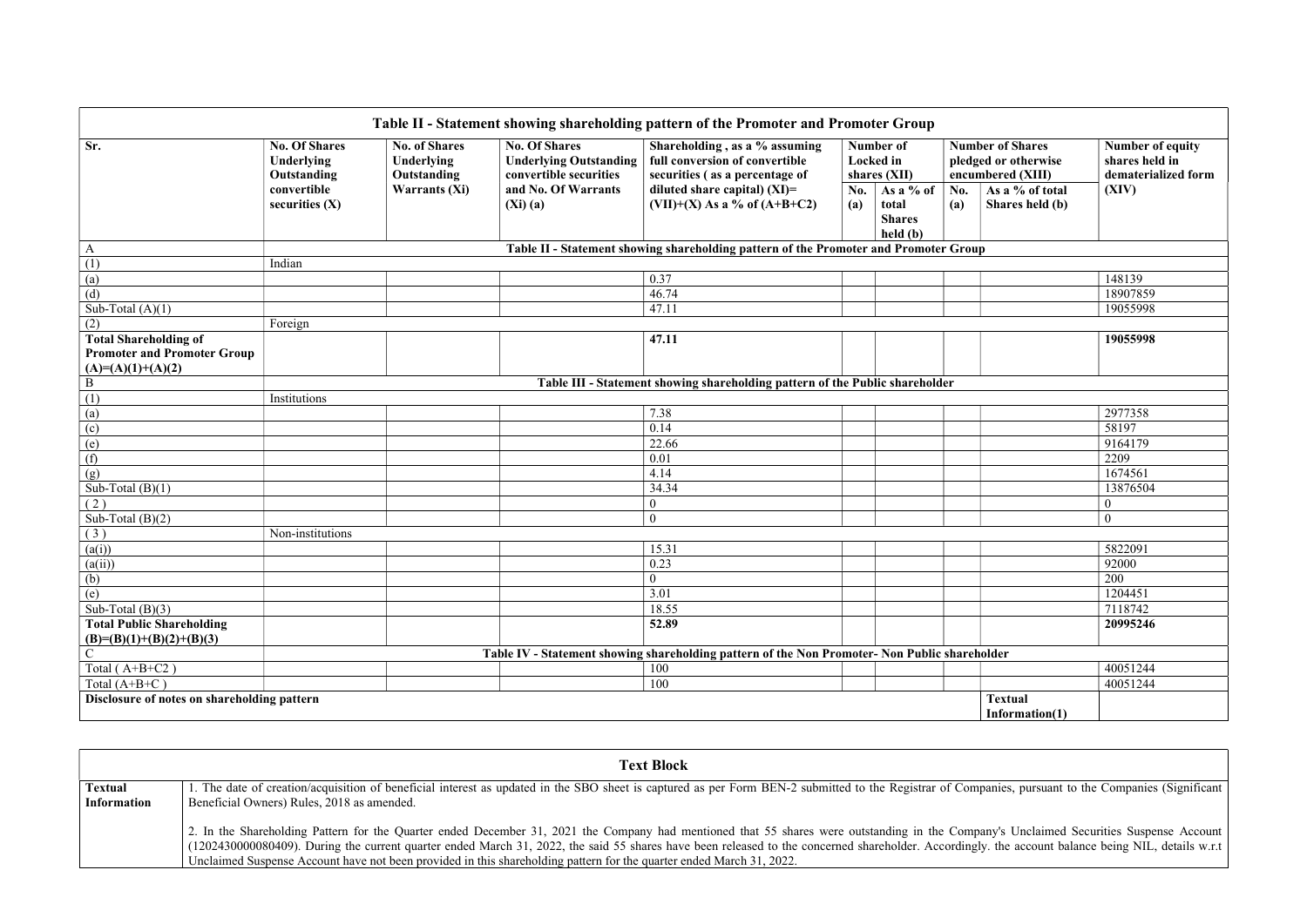| Individuals/Hindu undivided Family                                                                                 |                         |                         |                                     |                              |                                              |
|--------------------------------------------------------------------------------------------------------------------|-------------------------|-------------------------|-------------------------------------|------------------------------|----------------------------------------------|
| Serial No.                                                                                                         |                         | $\overline{2}$          | 3                                   | $\overline{\mathbf{4}}$      |                                              |
| Name of the Shareholders (I)                                                                                       | Anant Vardhan<br>Goenka | Harsh Vardhan<br>Goenka | <b>RADHA ANANT</b><br><b>GOENKA</b> | <b>MALA</b><br><b>GOENKA</b> | $\overline{\text{Click}}$ here to go<br>back |
| PAN $(II)$                                                                                                         |                         |                         |                                     |                              | Total                                        |
| No. of fully paid up equity shares held (IV)                                                                       | 14185                   | 133934                  | 10                                  | 10                           | 148139                                       |
| No. Of Partly paid-up equity shares held (V)                                                                       |                         |                         |                                     |                              |                                              |
| No. Of shares underlying Depository Receipts (VI)                                                                  |                         |                         |                                     |                              |                                              |
| Total nos. shares held $(VII) = (IV)+(V)+(VI)$                                                                     | 14185                   | 133934                  | 10                                  | 10                           | 148139                                       |
| Shareholding as a % of total no. of shares (calculated as per SCRR, 1957) (VIII) As a % of (A+B+C2)                | 0.04                    | 0.33                    | $\boldsymbol{0}$                    | $\overline{0}$               | 0.37                                         |
| Number of Voting Rights held in each class of securities (IX)                                                      |                         |                         |                                     |                              |                                              |
| Class eg: $X$                                                                                                      | 14185                   | 133934                  | 10                                  | 10                           | 148139                                       |
| Class eg:y                                                                                                         |                         |                         |                                     |                              |                                              |
| Total                                                                                                              | 14185                   | 133934                  | 10                                  | 10                           | 148139                                       |
| Total as a % of Total Voting rights                                                                                | 0.04                    | 0.33                    | $\theta$                            | $\theta$                     | 0.37                                         |
| No. Of Shares Underlying Outstanding convertible securities (X)                                                    |                         |                         |                                     |                              |                                              |
| No. of Shares Underlying Outstanding Warrants (Xi)                                                                 |                         |                         |                                     |                              |                                              |
| No. Of Shares Underlying Outstanding convertible securities and No. Of Warrants (Xi) (a)                           |                         |                         |                                     |                              |                                              |
| Shareholding, as a % assuming full conversion of convertible securities (as a percentage of diluted share capital) | 0.04                    | 0.33                    | $\theta$                            | $\theta$                     | 0.37                                         |
| $(XI) = (VII) + (Xi)(a) As a \% of (A+B+C2)$                                                                       |                         |                         |                                     |                              |                                              |
| Number of Locked in shares (XII)                                                                                   |                         |                         |                                     |                              |                                              |
| No. $(a)$                                                                                                          |                         |                         |                                     |                              |                                              |
| As a % of total Shares held (b)                                                                                    |                         |                         |                                     |                              |                                              |
| Number of Shares pledged or otherwise encumbered (XIII)                                                            |                         |                         |                                     |                              |                                              |
| No. (a)                                                                                                            |                         |                         |                                     |                              |                                              |
| As a % of total Shares held (b)                                                                                    |                         |                         |                                     |                              |                                              |
| Number of equity shares held in dematerialized form (XIV)                                                          | 14185                   | 133934                  | 10                                  | 10                           | 148139                                       |
| Reason for not providing PAN                                                                                       |                         |                         |                                     |                              |                                              |
| Reason for not providing PAN                                                                                       |                         |                         |                                     |                              |                                              |
| Shareholder type                                                                                                   | Promoter                | Promoter                | Promoter Group                      | Promoter<br>Group            |                                              |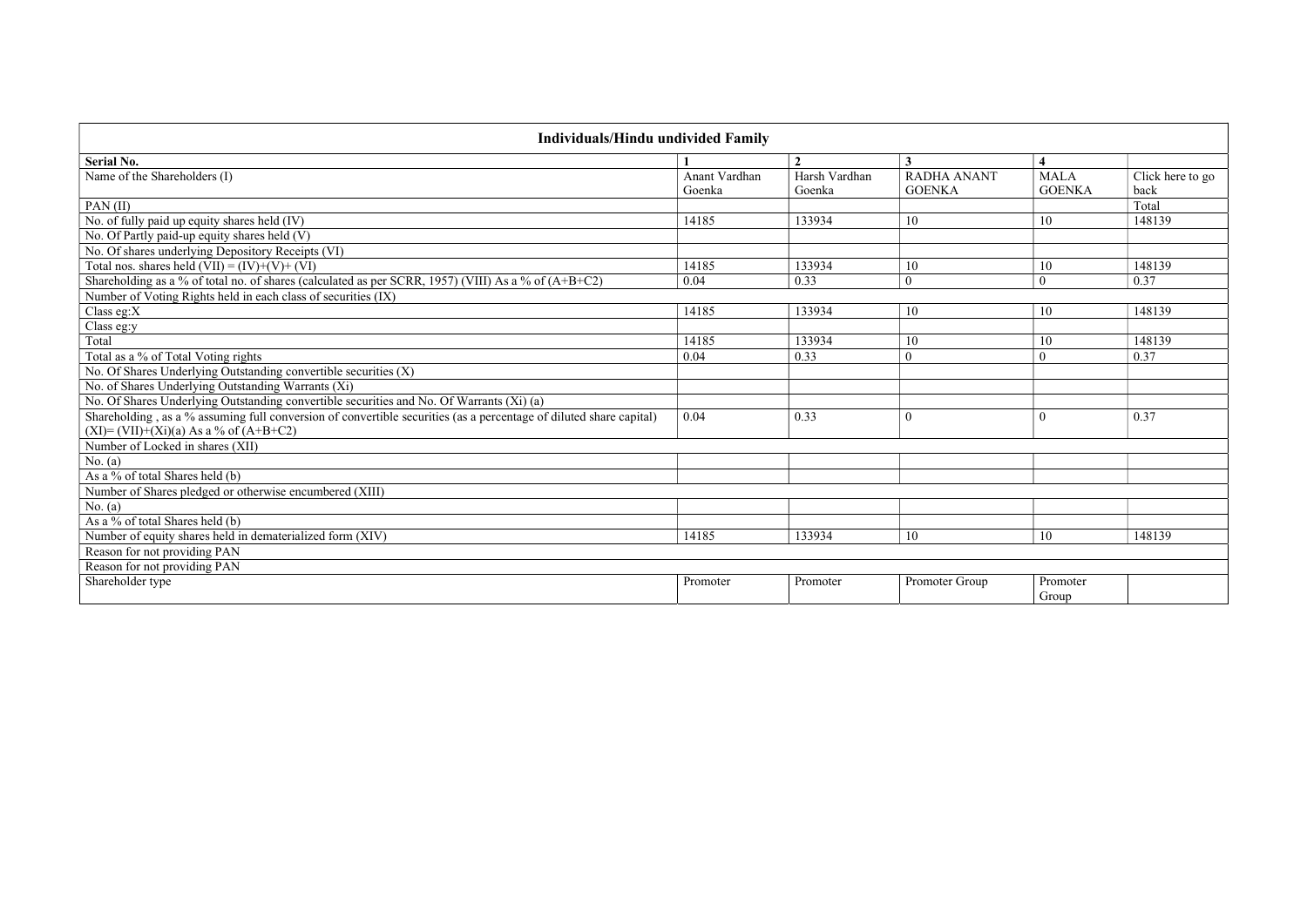| Any Other (specify)                                                                                                                                              |                                    |                            |                                 |                                 |                               |                                         |                                   |  |  |
|------------------------------------------------------------------------------------------------------------------------------------------------------------------|------------------------------------|----------------------------|---------------------------------|---------------------------------|-------------------------------|-----------------------------------------|-----------------------------------|--|--|
| <b>Serial No.</b>                                                                                                                                                | -1                                 | $\overline{2}$             |                                 | $\overline{\mathbf{4}}$         | $5\overline{)}$               | 6                                       | $\overline{7}$                    |  |  |
| Category                                                                                                                                                         | <b>Bodies</b><br>Corporate         | <b>Bodies</b><br>Corporate | <b>Bodies</b><br>Corporate      | <b>Bodies</b><br>Corporate      | <b>Bodies</b><br>Corporate    | <b>Bodies Corporate</b>                 | <b>Bodies Corporate</b>           |  |  |
| Name of the Shareholders (I)                                                                                                                                     | <b>Instant Holdings</b><br>Limited | Swallow<br>Associates LLP  | <b>STEL Holdings</b><br>Limited | Summit<br><b>Securities Ltd</b> | Chattarpati<br>Apartments LLP | <b>EKTARA</b><br><b>ENTERPRISES LLP</b> | VAYU UDAAN AIRCRAFT<br><b>LLP</b> |  |  |
| PAN(II)                                                                                                                                                          |                                    |                            |                                 |                                 |                               |                                         |                                   |  |  |
| No. of the Shareholders (I)                                                                                                                                      |                                    |                            |                                 |                                 |                               |                                         |                                   |  |  |
| No. of fully paid up equity shares held (IV)                                                                                                                     | 11915259                           | 4484624                    | 1470757                         | 1036248                         | 876                           | 10                                      | 10                                |  |  |
| No. Of Partly paid-up equity shares held (V)                                                                                                                     |                                    |                            |                                 |                                 |                               |                                         |                                   |  |  |
| No. Of shares underlying Depository Receipts (VI)                                                                                                                |                                    |                            |                                 |                                 |                               |                                         |                                   |  |  |
| Total nos. shares held $(VII) = (IV)+(V)+(VI)$                                                                                                                   | 11915259                           | 4484624                    | 1470757                         | 1036248                         | 876                           | 10                                      | 10                                |  |  |
| Shareholding as a % of total no. of shares (calculated as per SCRR,<br>1957) (VIII) As a % of $(A+B+C2)$                                                         | 29.46                              | 11.09                      | 3.64                            | 2.56                            | $\theta$                      | $\mathbf{0}$                            | $\theta$                          |  |  |
| Number of Voting Rights held in each class of securities (IX)                                                                                                    |                                    |                            |                                 |                                 |                               |                                         |                                   |  |  |
| Class eg: $X$                                                                                                                                                    | 11915259                           | 4484624                    | 1470757                         | 1036248                         | 876                           | 10                                      | 10                                |  |  |
| Class eg:y                                                                                                                                                       |                                    |                            |                                 |                                 |                               |                                         |                                   |  |  |
| Total                                                                                                                                                            | 11915259                           | 4484624                    | 1470757                         | 1036248                         | 876                           | 10                                      | 10                                |  |  |
| Total as a % of Total Voting rights                                                                                                                              | 29.46                              | 11.09                      | 3.64                            | 2.56                            | $\overline{0}$                | $\mathbf{0}$                            | $\overline{0}$                    |  |  |
| No. Of Shares Underlying Outstanding convertible securities $(X)$                                                                                                |                                    |                            |                                 |                                 |                               |                                         |                                   |  |  |
| No. of Shares Underlying Outstanding Warrants (Xi)                                                                                                               |                                    |                            |                                 |                                 |                               |                                         |                                   |  |  |
| No. Of Shares Underlying Outstanding convertible securities and<br>No. Of Warrants $(Xi)$ (a)                                                                    |                                    |                            |                                 |                                 |                               |                                         |                                   |  |  |
| Shareholding, as a % assuming full conversion of convertible<br>securities (as a percentage of diluted share capital) $(XI) = (VII)+(X)$<br>As a % of $(A+B+C2)$ | 29.46                              | 11.09                      | 3.64                            | 2.56                            | $\theta$                      | $\theta$                                | $\theta$                          |  |  |
| Number of Locked in shares (XII)                                                                                                                                 |                                    |                            |                                 |                                 |                               |                                         |                                   |  |  |
| No. (a)                                                                                                                                                          |                                    |                            |                                 |                                 |                               |                                         |                                   |  |  |
| As a % of total Shares held (b)                                                                                                                                  |                                    |                            |                                 |                                 |                               |                                         |                                   |  |  |
| Number of Shares pledged or otherwise encumbered (XIII)                                                                                                          |                                    |                            |                                 |                                 |                               |                                         |                                   |  |  |
| No. (a)                                                                                                                                                          |                                    |                            |                                 |                                 |                               |                                         |                                   |  |  |
| As a % of total Shares held (b)                                                                                                                                  |                                    |                            |                                 |                                 |                               |                                         |                                   |  |  |
| Number of equity shares held in dematerialized form (XIV)                                                                                                        | 11915259                           | 4484624                    | 1470757                         | 1036248                         | 876                           | 10                                      | 10                                |  |  |
| Reason for not providing PAN                                                                                                                                     |                                    |                            |                                 |                                 |                               |                                         |                                   |  |  |
| Reason for not providing PAN                                                                                                                                     |                                    |                            |                                 |                                 |                               |                                         |                                   |  |  |
| Shareholder type                                                                                                                                                 | Promoter Group                     | Promoter Group             | Promoter Group                  | Promoter<br>Group               | Promoter Group                | Promoter Group                          | Promoter Group                    |  |  |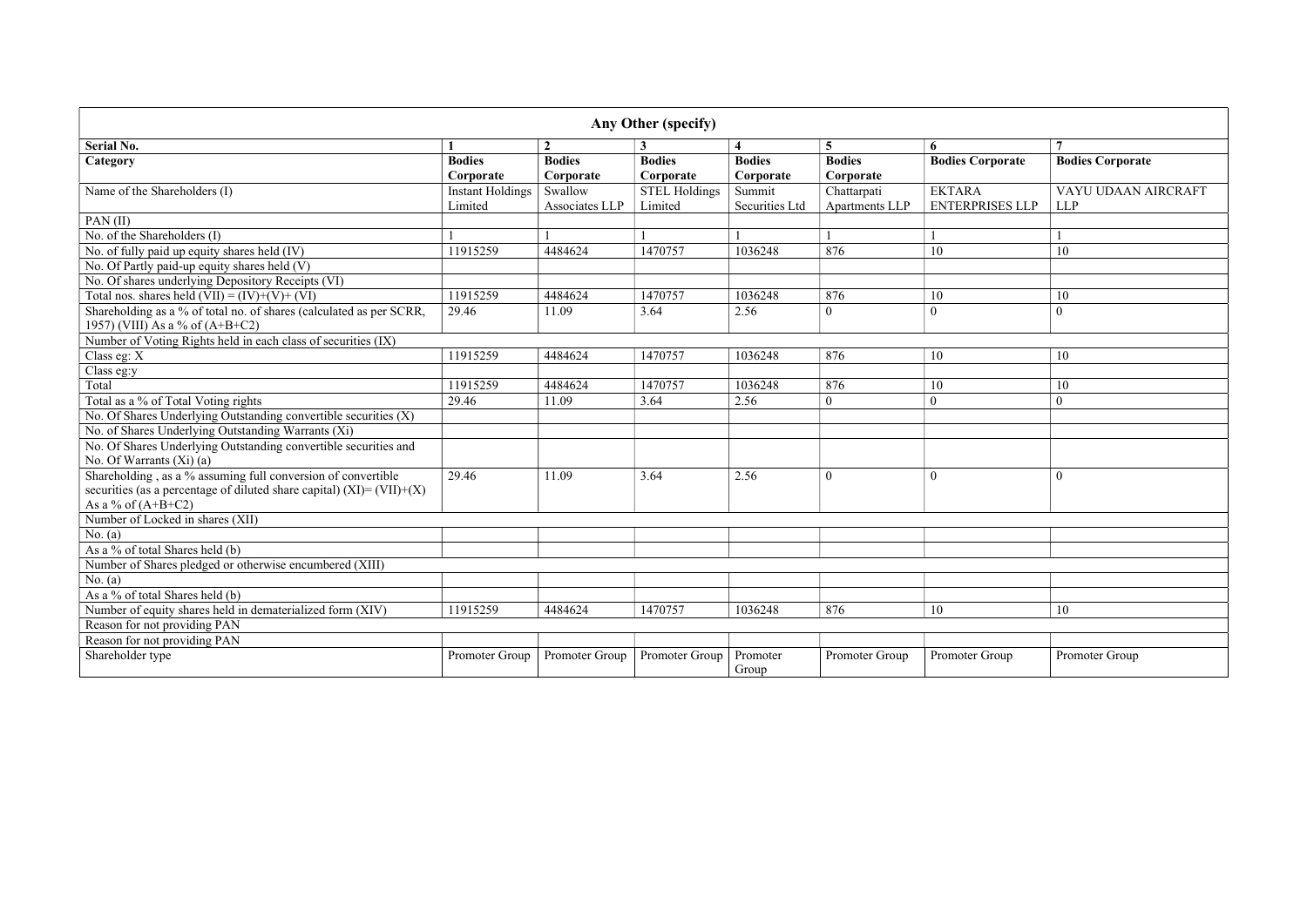|                    | 14                                                                      |
|--------------------|-------------------------------------------------------------------------|
|                    | <b>Trusts</b>                                                           |
| <b>Trust</b><br>ιn | Secura India Trust (Harsh Vardhan<br>Goenka in the Capacity of Trustee) |
|                    |                                                                         |
|                    | $\mathbf 1$<br>$\mathbf{1}$                                             |
|                    |                                                                         |
|                    |                                                                         |
|                    |                                                                         |
|                    | $\mathbf{1}$                                                            |
|                    | $\boldsymbol{0}$                                                        |
|                    |                                                                         |
|                    | $\mathbf{1}$                                                            |
|                    | $\mathbf 1$                                                             |
|                    | $\boldsymbol{0}$                                                        |
|                    |                                                                         |
|                    |                                                                         |
|                    |                                                                         |
|                    | $\boldsymbol{0}$                                                        |
|                    |                                                                         |
|                    |                                                                         |
|                    |                                                                         |
|                    |                                                                         |
|                    |                                                                         |
|                    | $\mathbf 1$                                                             |
|                    |                                                                         |
| $\frac{1}{2}$      | Promoter Group                                                          |
|                    |                                                                         |

|                                                                                                                                                                     | Any Other (specify)                                    |                                                         |                                                               |                                                             |                                                                                           |                                                                                  |                                     |  |  |  |  |
|---------------------------------------------------------------------------------------------------------------------------------------------------------------------|--------------------------------------------------------|---------------------------------------------------------|---------------------------------------------------------------|-------------------------------------------------------------|-------------------------------------------------------------------------------------------|----------------------------------------------------------------------------------|-------------------------------------|--|--|--|--|
| <b>Serial No.</b>                                                                                                                                                   | 8                                                      | 9                                                       | 10                                                            | 11                                                          | 12                                                                                        | 13                                                                               | 14                                  |  |  |  |  |
| Category                                                                                                                                                            | <b>Bodies Corporate</b>                                | <b>Bodies</b><br>Corporate                              | <b>Bodies Corporate</b>                                       | <b>Bodies Corporate</b>                                     | <b>Trusts</b>                                                                             | <b>Trusts</b>                                                                    | <b>Trusts</b>                       |  |  |  |  |
| Name of the Shareholders (I)                                                                                                                                        | <b>SOFREAL</b><br><b>MERCANTRADE</b><br><b>PVT LTD</b> | <b>MALABAR</b><br><b>COASTAL</b><br><b>HOLDINGS LLP</b> | <b>ATLANTUS DWELLINGS</b><br>AND INFRASTRUCTURE<br><b>LLP</b> | <b>SUDARSHAN</b><br><b>ELECTRONICS</b><br><b>AND TV LTD</b> | <b>Stellar Energy</b><br>Trust (Harsh<br>Vardhan Goenka in<br>the Capacity of<br>Trustee) | Nucleus Life Trust<br>(Harsh Vardhan<br>Goenka in the<br>Capacity of<br>Trustee) | Secura India Tru<br>Goenka in the C |  |  |  |  |
| PAN $(II)$                                                                                                                                                          |                                                        |                                                         |                                                               |                                                             |                                                                                           |                                                                                  |                                     |  |  |  |  |
| No. of the Shareholders (I)                                                                                                                                         |                                                        |                                                         |                                                               |                                                             |                                                                                           |                                                                                  |                                     |  |  |  |  |
| No. of fully paid up equity shares<br>held $(IV)$                                                                                                                   | 10                                                     | 10                                                      | 10                                                            |                                                             |                                                                                           |                                                                                  |                                     |  |  |  |  |
| No. Of Partly paid-up equity shares<br>held(V)                                                                                                                      |                                                        |                                                         |                                                               |                                                             |                                                                                           |                                                                                  |                                     |  |  |  |  |
| No. Of shares underlying Depository<br>Receipts (VI)                                                                                                                |                                                        |                                                         |                                                               |                                                             |                                                                                           |                                                                                  |                                     |  |  |  |  |
| Total nos. shares held $(VII)$ =<br>$(IV)+(V)+(VI)$                                                                                                                 | 10                                                     | 10                                                      | 10                                                            |                                                             |                                                                                           |                                                                                  |                                     |  |  |  |  |
| Shareholding as a % of total no. of<br>shares (calculated as per SCRR,<br>1957) (VIII) As a % of (A+B+C2)                                                           | $\boldsymbol{0}$                                       | $\boldsymbol{0}$                                        | $\mathbf{0}$                                                  | $\boldsymbol{0}$                                            | $\mathbf{0}$                                                                              | $\mathbf{0}$                                                                     | $\mathbf{0}$                        |  |  |  |  |
| Number of Voting Rights held in each class of securities (IX)                                                                                                       |                                                        |                                                         |                                                               |                                                             |                                                                                           |                                                                                  |                                     |  |  |  |  |
| Class eg: X                                                                                                                                                         | 10                                                     | 10                                                      | 10                                                            |                                                             |                                                                                           |                                                                                  |                                     |  |  |  |  |
| Class eg:y                                                                                                                                                          |                                                        |                                                         |                                                               |                                                             |                                                                                           |                                                                                  |                                     |  |  |  |  |
| Total                                                                                                                                                               | 10                                                     | 10                                                      | 10                                                            |                                                             |                                                                                           |                                                                                  |                                     |  |  |  |  |
| Total as a % of Total Voting rights                                                                                                                                 | $\mathbf{0}$                                           | $\overline{0}$                                          | $\boldsymbol{0}$                                              | $\mathbf{0}$                                                | $\mathbf{0}$                                                                              | $\theta$                                                                         | $\mathbf{0}$                        |  |  |  |  |
| No. Of Shares Underlying<br>Outstanding convertible securities<br>(X)                                                                                               |                                                        |                                                         |                                                               |                                                             |                                                                                           |                                                                                  |                                     |  |  |  |  |
| No. of Shares Underlying<br>Outstanding Warrants (Xi)                                                                                                               |                                                        |                                                         |                                                               |                                                             |                                                                                           |                                                                                  |                                     |  |  |  |  |
| No. Of Shares Underlying<br>Outstanding convertible securities<br>and No. Of Warrants $(Xi)$ (a)                                                                    |                                                        |                                                         |                                                               |                                                             |                                                                                           |                                                                                  |                                     |  |  |  |  |
| Shareholding, as a % assuming full<br>conversion of convertible securities<br>(as a percentage of diluted share<br>capital) (XI)= (VII)+(X) As a % of<br>$(A+B+C2)$ | $\mathbf{0}$                                           | $\boldsymbol{0}$                                        | $\mathbf{0}$                                                  | $\boldsymbol{0}$                                            | $\mathbf{0}$                                                                              | $\overline{0}$                                                                   | $\mathbf{0}$                        |  |  |  |  |
| Number of Locked in shares (XII)                                                                                                                                    |                                                        |                                                         |                                                               |                                                             |                                                                                           |                                                                                  |                                     |  |  |  |  |
| No. $(a)$                                                                                                                                                           |                                                        |                                                         |                                                               |                                                             |                                                                                           |                                                                                  |                                     |  |  |  |  |
| As a % of total Shares held (b)                                                                                                                                     |                                                        |                                                         |                                                               |                                                             |                                                                                           |                                                                                  |                                     |  |  |  |  |
| Number of Shares pledged or otherwise encumbered (XIII)                                                                                                             |                                                        |                                                         |                                                               |                                                             |                                                                                           |                                                                                  |                                     |  |  |  |  |
| No. $(a)$                                                                                                                                                           |                                                        |                                                         |                                                               |                                                             |                                                                                           |                                                                                  |                                     |  |  |  |  |
| As a % of total Shares held (b)                                                                                                                                     |                                                        |                                                         |                                                               |                                                             |                                                                                           |                                                                                  |                                     |  |  |  |  |
| Number of equity shares held in<br>dematerialized form (XIV)                                                                                                        | 10                                                     | 10                                                      | 10                                                            |                                                             |                                                                                           |                                                                                  |                                     |  |  |  |  |
| Reason for not providing PAN                                                                                                                                        |                                                        |                                                         |                                                               |                                                             |                                                                                           |                                                                                  |                                     |  |  |  |  |
| Reason for not providing PAN                                                                                                                                        |                                                        |                                                         |                                                               |                                                             |                                                                                           |                                                                                  |                                     |  |  |  |  |
| Shareholder type                                                                                                                                                    | Promoter Group                                         | Promoter Group                                          | Promoter Group                                                | Promoter Group                                              | Promoter Group                                                                            | Promoter Group                                                                   | Promoter Group                      |  |  |  |  |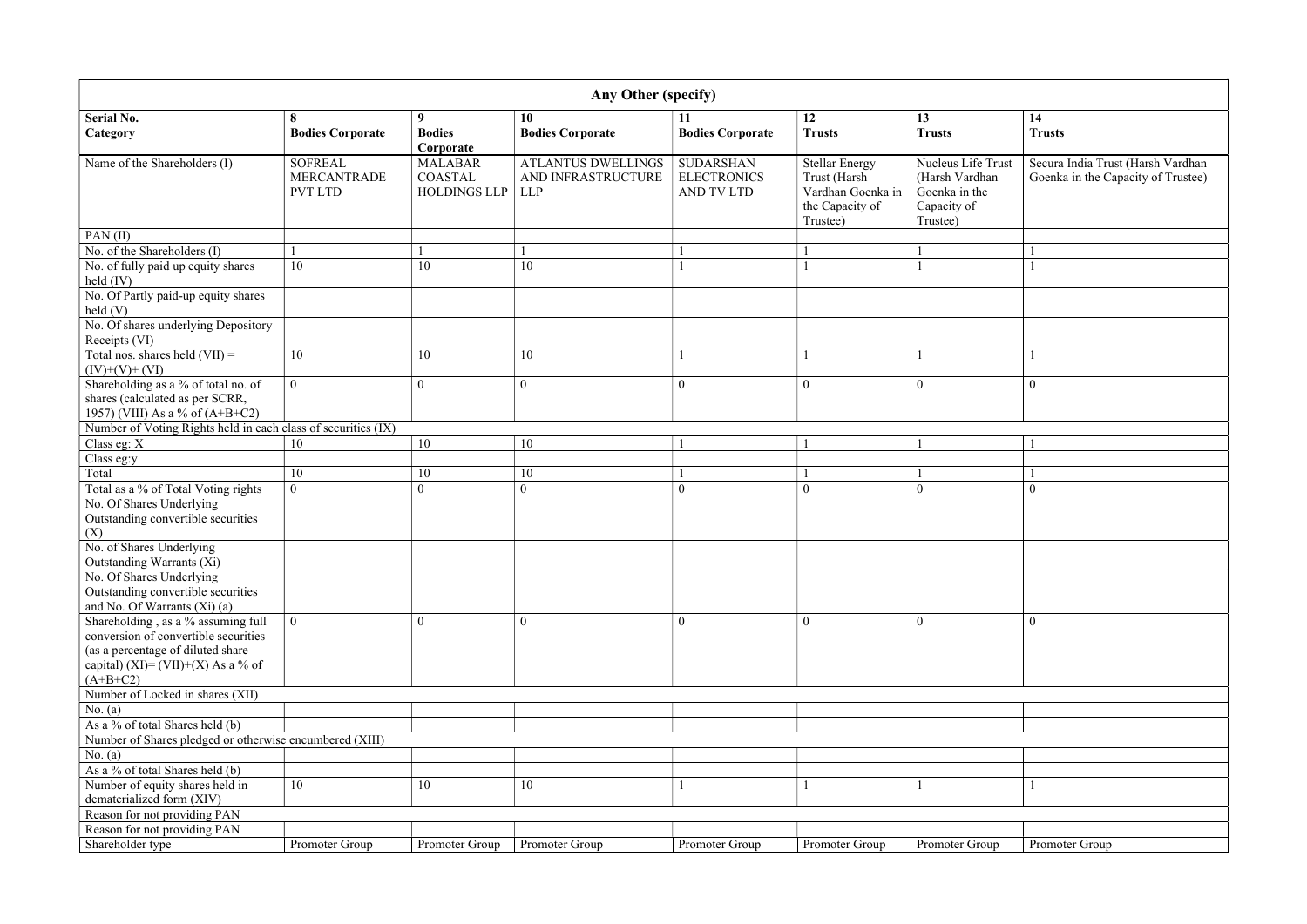|                                                                                                                                                                  |                                                                                       |                                                                                    | Any Other (specify)                                                     |                                                                               |                                                                                |                       |
|------------------------------------------------------------------------------------------------------------------------------------------------------------------|---------------------------------------------------------------------------------------|------------------------------------------------------------------------------------|-------------------------------------------------------------------------|-------------------------------------------------------------------------------|--------------------------------------------------------------------------------|-----------------------|
| <b>Serial No.</b>                                                                                                                                                | 15                                                                                    | 16                                                                                 | 17                                                                      | 18                                                                            | 19                                                                             |                       |
| Category                                                                                                                                                         | <b>Trusts</b>                                                                         | <b>Trusts</b>                                                                      | <b>Trusts</b>                                                           | <b>Trusts</b>                                                                 | <b>Trusts</b>                                                                  | Click here to go back |
| Name of the Shareholders (I)                                                                                                                                     | <b>Prism Estates Trust</b><br>(Harsh Vardhan Goenka<br>in the Capacity of<br>Trustee) | <b>AVG Family Trust</b><br>(Anant Vardhan Goenka<br>in the Capacity of<br>Trustee) | RG Family Trust (Anant<br>Vardhan Goenka in the<br>Capacity of Trustee) | Navya Goenka Trust<br>(Harsh Vardhan Goenka<br>in the Capacity of<br>Trustee) | Ishann Goenka Trust<br>(Harsh Vardhan Goenka<br>in the Capacity of<br>Trustee) |                       |
| $PAN$ (II)                                                                                                                                                       |                                                                                       |                                                                                    |                                                                         |                                                                               |                                                                                | Total                 |
| No. of the Shareholders (I)                                                                                                                                      |                                                                                       |                                                                                    |                                                                         |                                                                               |                                                                                | 19                    |
| No. of fully paid up equity shares held (IV)                                                                                                                     |                                                                                       | 10                                                                                 | 10                                                                      | 10                                                                            | 10                                                                             | 18907859              |
| No. Of Partly paid-up equity shares held (V)<br>No. Of shares underlying Depository Receipts<br>(VI)                                                             |                                                                                       |                                                                                    |                                                                         |                                                                               |                                                                                |                       |
| Total nos. shares held $(VII) = (IV)+(V)+(VI)$                                                                                                                   |                                                                                       | 10                                                                                 | 10                                                                      | 10                                                                            | 10                                                                             | 18907859              |
| Shareholding as a % of total no. of shares<br>(calculated as per SCRR, 1957) (VIII) As a % of<br>$(A+B+C2)$                                                      | $\overline{0}$                                                                        | $\overline{0}$                                                                     | $\boldsymbol{0}$                                                        | $\boldsymbol{0}$                                                              | $\boldsymbol{0}$                                                               | 46.74                 |
| Number of Voting Rights held in each class of securities (IX)                                                                                                    |                                                                                       |                                                                                    |                                                                         |                                                                               |                                                                                |                       |
| Class eg: X                                                                                                                                                      |                                                                                       | 10                                                                                 | 10                                                                      | 10                                                                            | 10                                                                             | 18907859              |
| Class eg:y                                                                                                                                                       |                                                                                       |                                                                                    |                                                                         |                                                                               |                                                                                |                       |
| Total                                                                                                                                                            |                                                                                       | 10                                                                                 | 10                                                                      | 10                                                                            | 10                                                                             | 18907859              |
| Total as a % of Total Voting rights                                                                                                                              | $\theta$                                                                              | $\boldsymbol{0}$                                                                   | $\boldsymbol{0}$                                                        | $\mathbf{0}$                                                                  | $\mathbf{0}$                                                                   | 46.74                 |
| No. Of Shares Underlying Outstanding<br>convertible securities (X)                                                                                               |                                                                                       |                                                                                    |                                                                         |                                                                               |                                                                                |                       |
| No. of Shares Underlying Outstanding Warrants<br>$(X_i)$                                                                                                         |                                                                                       |                                                                                    |                                                                         |                                                                               |                                                                                |                       |
| No. Of Shares Underlying Outstanding<br>convertible securities and No. Of Warrants (Xi)<br>(a)                                                                   |                                                                                       |                                                                                    |                                                                         |                                                                               |                                                                                |                       |
| Shareholding, as a % assuming full conversion<br>of convertible securities (as a percentage of<br>diluted share capital) (XI)= (VII)+(X) As a % of<br>$(A+B+C2)$ | $\overline{0}$                                                                        | $\boldsymbol{0}$                                                                   | $\boldsymbol{0}$                                                        | $\mathbf{0}$                                                                  | $\overline{0}$                                                                 | 46.74                 |
| Number of Locked in shares (XII)                                                                                                                                 |                                                                                       |                                                                                    |                                                                         |                                                                               |                                                                                |                       |
| No. $(a)$                                                                                                                                                        |                                                                                       |                                                                                    |                                                                         |                                                                               |                                                                                |                       |
| As a % of total Shares held (b)                                                                                                                                  |                                                                                       |                                                                                    |                                                                         |                                                                               |                                                                                |                       |
| Number of Shares pledged or otherwise encumbered (XIII)                                                                                                          |                                                                                       |                                                                                    |                                                                         |                                                                               |                                                                                |                       |
| No. $(a)$                                                                                                                                                        |                                                                                       |                                                                                    |                                                                         |                                                                               |                                                                                |                       |
| As a % of total Shares held (b)                                                                                                                                  |                                                                                       |                                                                                    |                                                                         |                                                                               |                                                                                |                       |
| Number of equity shares held in dematerialized<br>form $(XIV)$                                                                                                   |                                                                                       | 10                                                                                 | 10                                                                      | 10                                                                            | 10                                                                             | 18907859              |
| Reason for not providing PAN                                                                                                                                     |                                                                                       |                                                                                    |                                                                         |                                                                               |                                                                                |                       |
| Reason for not providing PAN                                                                                                                                     |                                                                                       |                                                                                    |                                                                         |                                                                               |                                                                                |                       |
| Shareholder type                                                                                                                                                 | Promoter Group                                                                        | Promoter Group                                                                     | Promoter Group                                                          | Promoter Group                                                                | Promoter Group                                                                 |                       |

|                       | Click here to go back |
|-----------------------|-----------------------|
| Trust<br>Goenka<br>of |                       |
|                       | Total                 |
|                       | 19                    |
|                       | 18907859              |
|                       |                       |
|                       |                       |
|                       | 18907859              |
|                       | 46.74                 |
|                       |                       |
|                       | 18907859              |
|                       |                       |
|                       | 18907859<br>46.74     |
|                       |                       |
|                       |                       |
|                       |                       |
|                       |                       |
|                       | 46.74                 |
|                       |                       |
|                       |                       |
|                       |                       |
|                       |                       |
|                       |                       |
|                       |                       |
|                       | 18907859              |
|                       |                       |
|                       |                       |
|                       |                       |
| )                     |                       |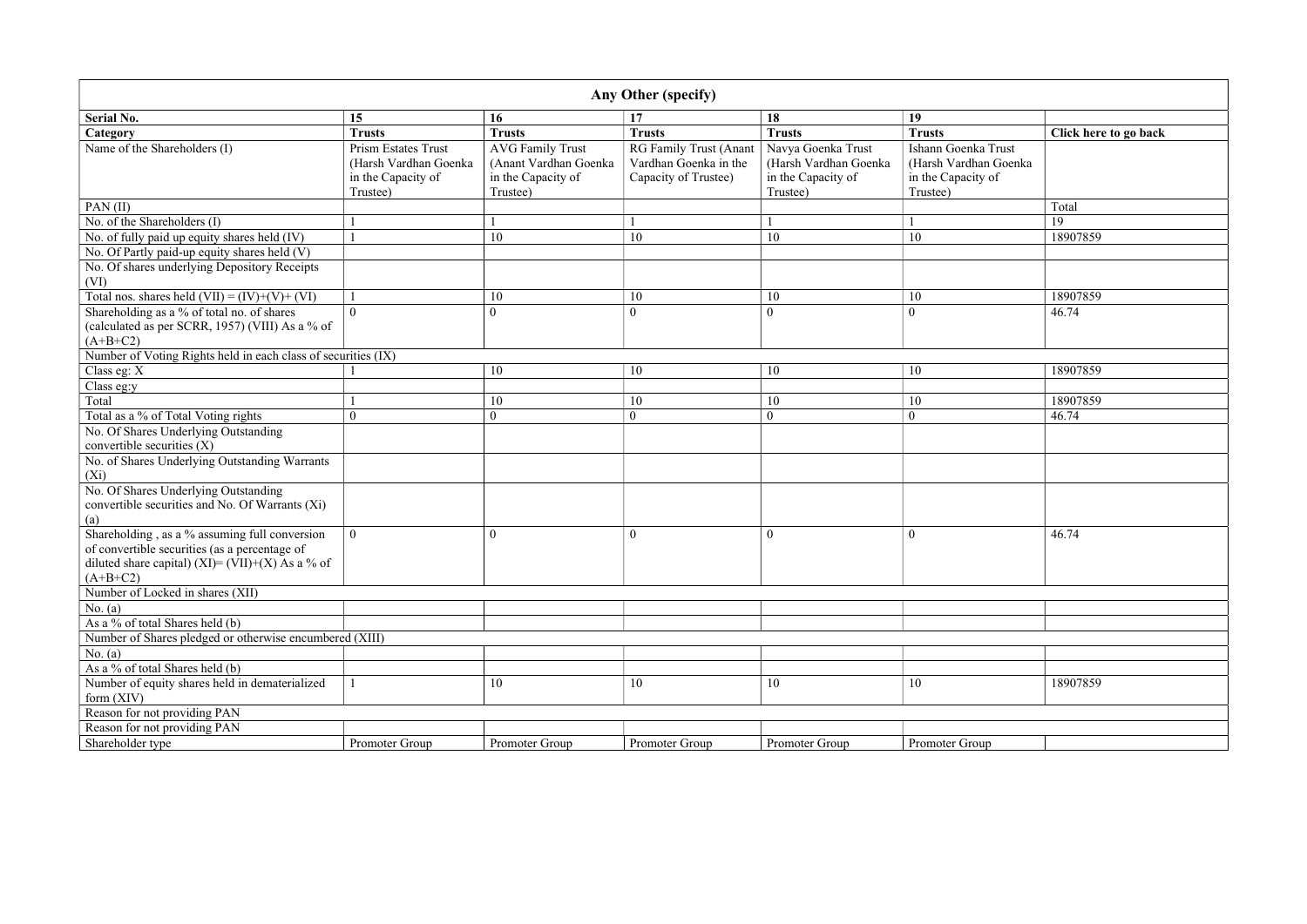| <b>Mutual Funds</b>                                                                                                                                          |                                                            |         |  |  |  |  |  |  |  |
|--------------------------------------------------------------------------------------------------------------------------------------------------------------|------------------------------------------------------------|---------|--|--|--|--|--|--|--|
| <b>Serial No.</b>                                                                                                                                            |                                                            |         |  |  |  |  |  |  |  |
| Name of the Shareholders (I)                                                                                                                                 | Mirae Asset Emerging Bluechip Fund   Click here to go back |         |  |  |  |  |  |  |  |
| PAN $(II)$                                                                                                                                                   |                                                            | Total   |  |  |  |  |  |  |  |
| No. of fully paid up equity shares held (IV)                                                                                                                 | 2606341                                                    | 2606341 |  |  |  |  |  |  |  |
| No. Of Partly paid-up equity shares held (V)                                                                                                                 |                                                            |         |  |  |  |  |  |  |  |
| No. Of shares underlying Depository Receipts (VI)                                                                                                            |                                                            |         |  |  |  |  |  |  |  |
| Total nos. shares held $(VII) = (IV)+(V)+(VI)$                                                                                                               | 2606341                                                    | 2606341 |  |  |  |  |  |  |  |
| Shareholding as a % of total no. of shares (calculated as per SCRR, 1957) (VIII) As a % of $(A+B+C2)$                                                        | 6.44                                                       | 6.44    |  |  |  |  |  |  |  |
| Number of Voting Rights held in each class of securities (IX)                                                                                                |                                                            |         |  |  |  |  |  |  |  |
| Class eg: X                                                                                                                                                  | 2606341                                                    | 2606341 |  |  |  |  |  |  |  |
| Class eg:y                                                                                                                                                   |                                                            |         |  |  |  |  |  |  |  |
| Total                                                                                                                                                        | 2606341                                                    | 2606341 |  |  |  |  |  |  |  |
| Total as a % of Total Voting rights                                                                                                                          | 6.44                                                       | 6.44    |  |  |  |  |  |  |  |
| No. Of Shares Underlying Outstanding convertible securities (X)                                                                                              |                                                            |         |  |  |  |  |  |  |  |
| No. of Shares Underlying Outstanding Warrants (Xi)                                                                                                           |                                                            |         |  |  |  |  |  |  |  |
| No. Of Shares Underlying Outstanding convertible securities and No. Of Warrants (Xi) (a)                                                                     |                                                            |         |  |  |  |  |  |  |  |
| Shareholding, as a % assuming full conversion of convertible securities (as a percentage of diluted share capital) (XI)= (VII)+(X) As a % of (A+B+C2)   6.44 |                                                            | 6.44    |  |  |  |  |  |  |  |
| Number of Locked in shares (XII)                                                                                                                             |                                                            |         |  |  |  |  |  |  |  |
| No. (a)                                                                                                                                                      |                                                            |         |  |  |  |  |  |  |  |
| As a % of total Shares held (b)                                                                                                                              |                                                            |         |  |  |  |  |  |  |  |
| Number of equity shares held in dematerialized form (XIV)                                                                                                    | 2606341                                                    | 2606341 |  |  |  |  |  |  |  |
| Reason for not providing PAN                                                                                                                                 |                                                            |         |  |  |  |  |  |  |  |
| Reason for not providing PAN                                                                                                                                 |                                                            |         |  |  |  |  |  |  |  |

| <b>Foreign Portfolio Investors</b>                                                                                          |                                    |                                                            |                          |  |  |  |  |  |
|-----------------------------------------------------------------------------------------------------------------------------|------------------------------------|------------------------------------------------------------|--------------------------|--|--|--|--|--|
| <b>Serial No.</b>                                                                                                           |                                    |                                                            |                          |  |  |  |  |  |
| Name of the Shareholders (I)                                                                                                | Amansa Holdings Private<br>Limited | India Opportunities Growth Fund Ltd -<br>Pinewood Strategy | Click here to go<br>back |  |  |  |  |  |
| $PAN$ (II)                                                                                                                  |                                    |                                                            | Total                    |  |  |  |  |  |
| No. of fully paid up equity shares held (IV)                                                                                | 3707695                            | 1782098                                                    | 5489793                  |  |  |  |  |  |
| No. Of Partly paid-up equity shares held (V)                                                                                |                                    |                                                            |                          |  |  |  |  |  |
| No. Of shares underlying Depository Receipts (VI)                                                                           |                                    |                                                            |                          |  |  |  |  |  |
| Total nos. shares held $(VII) = (IV)+(V)+(VI)$                                                                              | 3707695                            | 1782098                                                    | 5489793                  |  |  |  |  |  |
| Shareholding as a % of total no. of shares (calculated as per SCRR, 1957) (VIII) As a % of (A+B+C2)                         | 9.17                               | 4.41                                                       | 13.57                    |  |  |  |  |  |
| Number of Voting Rights held in each class of securities (IX)                                                               |                                    |                                                            |                          |  |  |  |  |  |
| Class eg: $X$                                                                                                               | 3707695                            | 1782098                                                    | 5489793                  |  |  |  |  |  |
| Class eg:y                                                                                                                  |                                    |                                                            |                          |  |  |  |  |  |
| Total                                                                                                                       | 3707695                            | 1782098                                                    | 5489793                  |  |  |  |  |  |
| Total as a % of Total Voting rights                                                                                         | 9.17                               | 4.41                                                       | 13.57                    |  |  |  |  |  |
| No. Of Shares Underlying Outstanding convertible securities (X)                                                             |                                    |                                                            |                          |  |  |  |  |  |
| No. of Shares Underlying Outstanding Warrants (Xi)                                                                          |                                    |                                                            |                          |  |  |  |  |  |
| No. Of Shares Underlying Outstanding convertible securities and No. Of Warrants (Xi) (a)                                    |                                    |                                                            |                          |  |  |  |  |  |
| Shareholding, as a % assuming full conversion of convertible securities (as a percentage of diluted share capital) $(XI)$ = | 9.17                               | 4.41                                                       | 13.57                    |  |  |  |  |  |
| $(VII)+(X)$ As a % of $(A+B+C2)$                                                                                            |                                    |                                                            |                          |  |  |  |  |  |
| Number of Locked in shares (XII)                                                                                            |                                    |                                                            |                          |  |  |  |  |  |
| No. $(a)$                                                                                                                   |                                    |                                                            |                          |  |  |  |  |  |
| As a $\%$ of total Shares held (b)                                                                                          |                                    |                                                            |                          |  |  |  |  |  |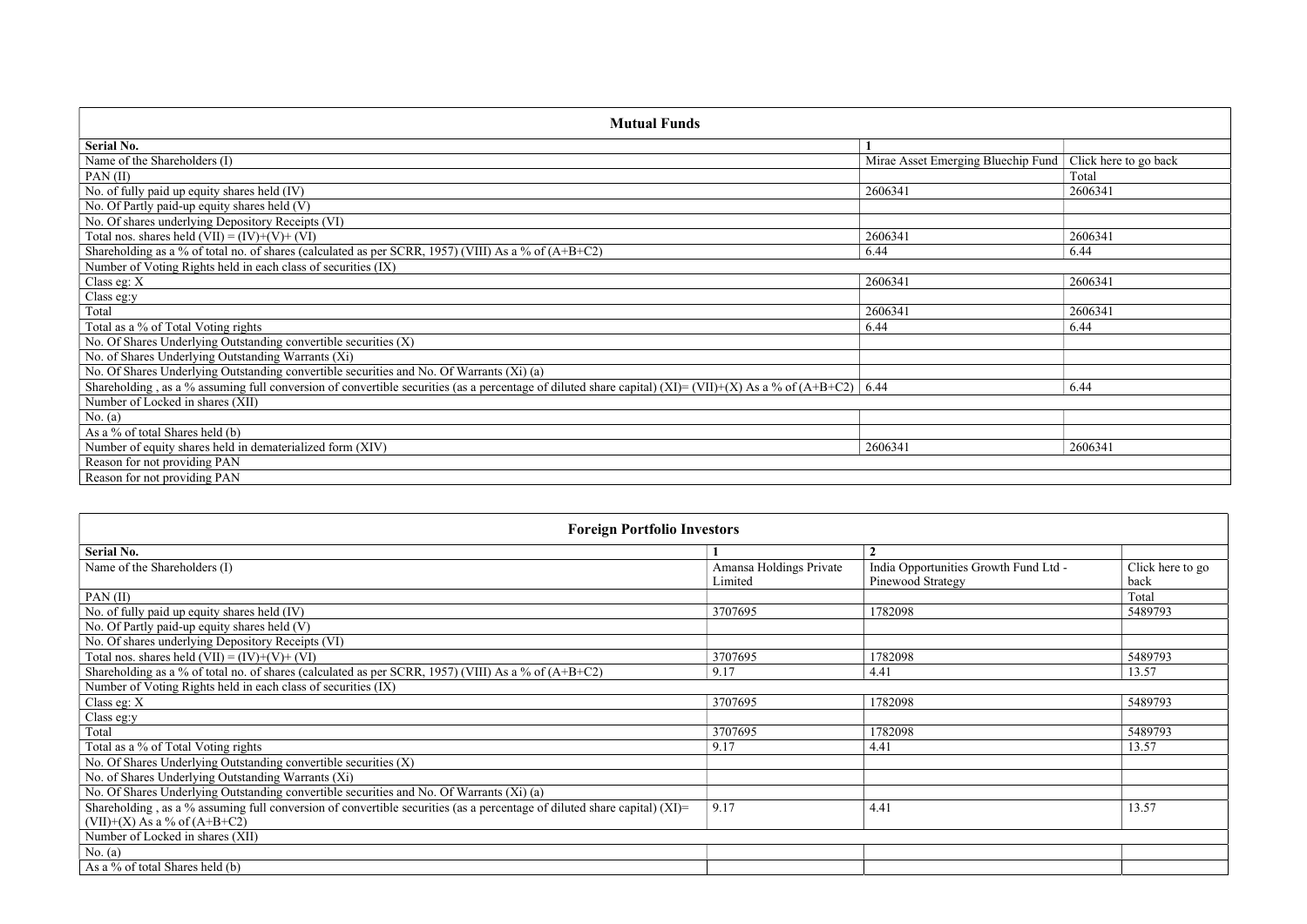| $\pm$ form $(XIV)$<br>$\overline{\phantom{a}}$<br>, held in dema<br>dematerial<br>er of equity<br>√umber<br>share.<br>117eg | 3707695 | 178200<br>o∠∪zc | 5489793 |
|-----------------------------------------------------------------------------------------------------------------------------|---------|-----------------|---------|
| Reasor<br>n for not providing<br>PA <sub>1</sub>                                                                            |         |                 |         |
| Reason<br>ason for not providing<br>$PA_{\perp}$                                                                            |         |                 |         |

| <b>Insurance Companies</b>                                                                                                                               |                                            |                                                                                            |                       |  |  |  |  |  |  |
|----------------------------------------------------------------------------------------------------------------------------------------------------------|--------------------------------------------|--------------------------------------------------------------------------------------------|-----------------------|--|--|--|--|--|--|
| <b>Serial No.</b>                                                                                                                                        |                                            | $\overline{2}$                                                                             |                       |  |  |  |  |  |  |
| Name of the Shareholders (I)                                                                                                                             | The New India Assurance<br>Company Limited | Tata Aia Life Insurance Co Ltd-Whole Life Mid Cap<br>Equity Fund-Ulif 009 04/01/07 Wle 110 | Click here to go back |  |  |  |  |  |  |
| $PAN$ (II)                                                                                                                                               |                                            |                                                                                            | Total                 |  |  |  |  |  |  |
| No. of fully paid up equity shares held (IV)                                                                                                             | 749368                                     | 640299                                                                                     | 1389667               |  |  |  |  |  |  |
| No. Of Partly paid-up equity shares held (V)                                                                                                             |                                            |                                                                                            |                       |  |  |  |  |  |  |
| No. Of shares underlying Depository Receipts (VI)                                                                                                        |                                            |                                                                                            |                       |  |  |  |  |  |  |
| Total nos. shares held $(VII) = (IV)+(V)+(VI)$                                                                                                           | 749368                                     | 640299                                                                                     | 1389667               |  |  |  |  |  |  |
| Shareholding as a % of total no. of shares (calculated as per SCRR, 1957) (VIII) As a %<br>of $(A+B+C2)$                                                 | 1.85                                       | 1.58                                                                                       | 3.44                  |  |  |  |  |  |  |
| Number of Voting Rights held in each class of securities (IX)                                                                                            |                                            |                                                                                            |                       |  |  |  |  |  |  |
| Class eg: X                                                                                                                                              | 749368                                     | 640299                                                                                     | 1389667               |  |  |  |  |  |  |
| Class eg:y                                                                                                                                               |                                            |                                                                                            |                       |  |  |  |  |  |  |
| Total                                                                                                                                                    | 749368                                     | 640299                                                                                     | 1389667               |  |  |  |  |  |  |
| Total as a % of Total Voting rights                                                                                                                      | 1.85                                       | 1.58                                                                                       | 3.44                  |  |  |  |  |  |  |
| No. Of Shares Underlying Outstanding convertible securities (X)                                                                                          |                                            |                                                                                            |                       |  |  |  |  |  |  |
| No. of Shares Underlying Outstanding Warrants (Xi)                                                                                                       |                                            |                                                                                            |                       |  |  |  |  |  |  |
| No. Of Shares Underlying Outstanding convertible securities and No. Of Warrants (Xi)<br>(a)                                                              |                                            |                                                                                            |                       |  |  |  |  |  |  |
| Shareholding, as a % assuming full conversion of convertible securities (as a<br>percentage of diluted share capital) (XI)= (VII)+(X) As a % of (A+B+C2) | 1.85                                       | 1.58                                                                                       | 3.44                  |  |  |  |  |  |  |
| Number of Locked in shares (XII)                                                                                                                         |                                            |                                                                                            |                       |  |  |  |  |  |  |
| No. $(a)$                                                                                                                                                |                                            |                                                                                            |                       |  |  |  |  |  |  |
| As a % of total Shares held (b)                                                                                                                          |                                            |                                                                                            |                       |  |  |  |  |  |  |
| Number of equity shares held in dematerialized form (XIV)                                                                                                | 749368                                     | 640299                                                                                     | 1389667               |  |  |  |  |  |  |
| Reason for not providing PAN                                                                                                                             |                                            |                                                                                            |                       |  |  |  |  |  |  |
| Reason for not providing PAN                                                                                                                             |                                            |                                                                                            |                       |  |  |  |  |  |  |

| Any Other (specify)                                                                                      |                                                   |             |                  |            |                                            |                                     |            |  |  |
|----------------------------------------------------------------------------------------------------------|---------------------------------------------------|-------------|------------------|------------|--------------------------------------------|-------------------------------------|------------|--|--|
| <b>Serial No.</b>                                                                                        |                                                   |             |                  |            |                                            |                                     |            |  |  |
| Category                                                                                                 | <b>Director or Director's</b><br><b>Relatives</b> | <b>IEPF</b> | <b>Trusts</b>    | <b>HUF</b> | <b>Overseas Corporate</b><br><b>Bodies</b> | <b>Non-Resident</b><br>Indian (NRI) | <b>LLP</b> |  |  |
| Category / More than 1 percentage                                                                        | Category                                          | Category    | Category $\vert$ | Category   | $\sqrt{\frac{2}{1}}$ Category              | Category                            | Category   |  |  |
| Name of the Shareholders (I)                                                                             |                                                   |             |                  |            |                                            |                                     |            |  |  |
| PAN(II)                                                                                                  |                                                   |             |                  |            |                                            |                                     |            |  |  |
| No. of the Shareholders (I)                                                                              |                                                   |             |                  | 1587       |                                            | 1720                                | 29         |  |  |
| No. of fully paid up equity shares held (IV)                                                             | 3000                                              | 286354      | 285              | 188648     | 37                                         | 317840                              | 9738       |  |  |
| No. Of Partly paid-up equity shares held (V)                                                             |                                                   |             |                  |            |                                            |                                     |            |  |  |
| No. Of shares underlying Depository Receipts (VI)                                                        |                                                   |             |                  |            |                                            |                                     |            |  |  |
| Total nos. shares held $(VII) = (IV)+(V)+(VI)$                                                           | 3000                                              | 286354      | 285              | 188648     | 37                                         | 317840                              | 9738       |  |  |
| Shareholding as a % of total no. of shares (calculated as per SCRR, 1957) (VIII) As a % of<br>$(A+B+C2)$ | 0.01                                              | 0.71        |                  | 0.47       |                                            | 0.79                                | 0.02       |  |  |
| Number of Voting Rights held in each class of securities (IX)                                            |                                                   |             |                  |            |                                            |                                     |            |  |  |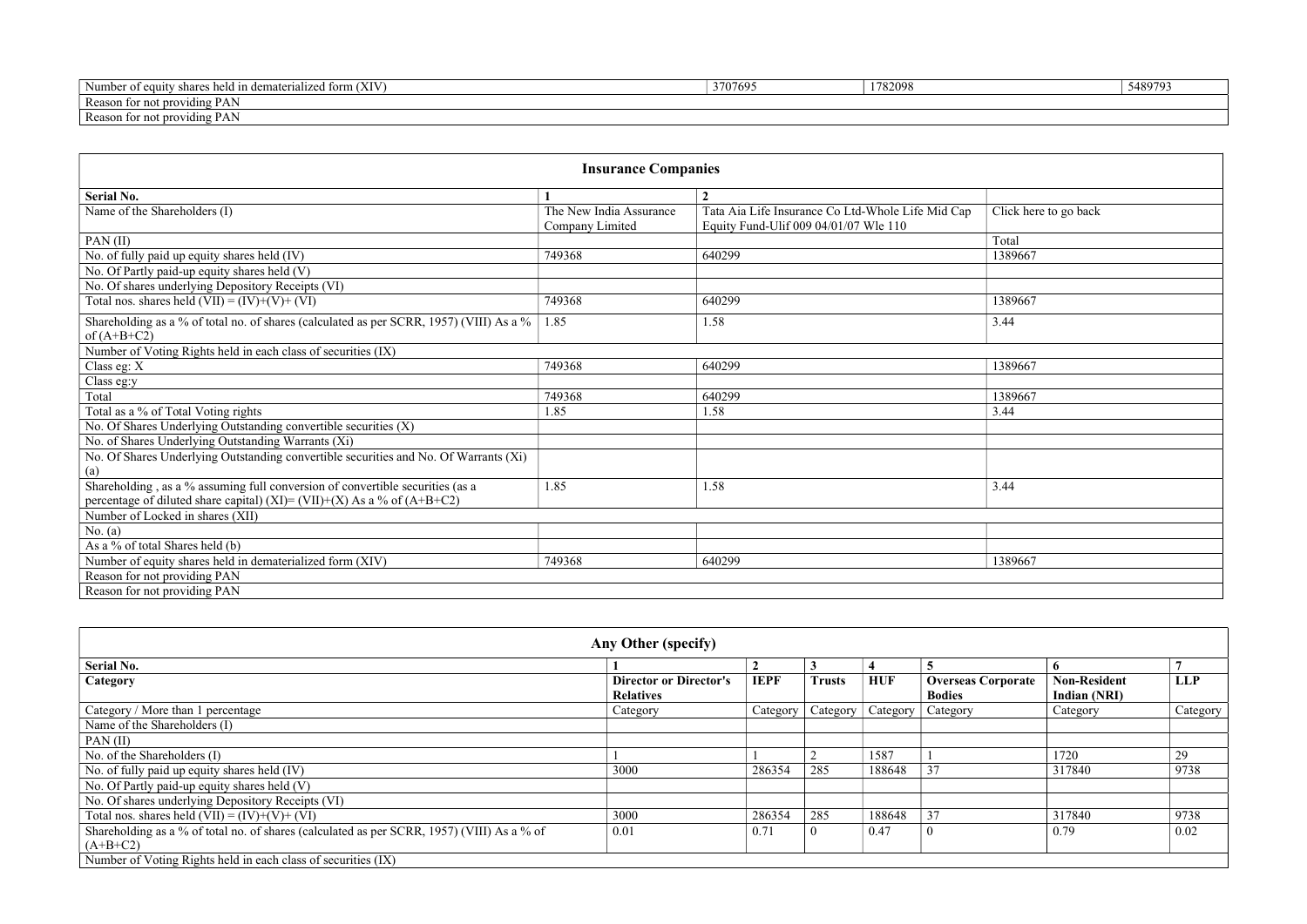| Class eg: X                                                                                         | 3000 | 286354 | 285 | 188648 | 37 | 317840 | 9738 |
|-----------------------------------------------------------------------------------------------------|------|--------|-----|--------|----|--------|------|
| Class eg:y                                                                                          |      |        |     |        |    |        |      |
| Total                                                                                               | 3000 | 286354 | 285 | 188648 | 37 | 317840 | 9738 |
| Total as a % of Total Voting rights                                                                 | 0.01 | 0.71   |     | 0.47   |    | 0.79   | 0.02 |
| No. Of Shares Underlying Outstanding convertible securities (X)                                     |      |        |     |        |    |        |      |
| No. of Shares Underlying Outstanding Warrants (Xi)                                                  |      |        |     |        |    |        |      |
| No. Of Shares Underlying Outstanding convertible securities and No. Of Warrants (Xi) (a)            |      |        |     |        |    |        |      |
| Shareholding, as a % assuming full conversion of convertible securities (as a percentage of diluted | 0.01 | 0.71   |     | 0.47   |    | 0.79   | 0.02 |
| share capital) (XI)= (VII)+(X) As a % of (A+B+C2)                                                   |      |        |     |        |    |        |      |
| Number of Locked in shares (XII)                                                                    |      |        |     |        |    |        |      |
| No. $(a)$                                                                                           |      |        |     |        |    |        |      |
| As a % of total Shares held $(b)$                                                                   |      |        |     |        |    |        |      |
| Number of equity shares held in dematerialized form (XIV)                                           | 3000 | 286354 | 285 | 188648 |    | 317774 | 9738 |
| Reason for not providing PAN                                                                        |      |        |     |        |    |        |      |
| Reason for not providing PAN                                                                        |      |        |     |        |    |        |      |

| Any Other (specify)                                                                                                                                          |                         |                         |                       |  |  |  |  |
|--------------------------------------------------------------------------------------------------------------------------------------------------------------|-------------------------|-------------------------|-----------------------|--|--|--|--|
| <b>Serial No.</b>                                                                                                                                            | 8                       | 9                       | Click here to go back |  |  |  |  |
| Category                                                                                                                                                     | <b>Clearing Members</b> | <b>Bodies Corporate</b> |                       |  |  |  |  |
| Category / More than 1 percentage                                                                                                                            | Category                | Category                |                       |  |  |  |  |
| Name of the Shareholders (I)                                                                                                                                 |                         |                         |                       |  |  |  |  |
| PAN $(II)$                                                                                                                                                   |                         |                         | Total                 |  |  |  |  |
| No. of the Shareholders (I)                                                                                                                                  | 85                      | 415                     | 3841                  |  |  |  |  |
| No. of fully paid up equity shares held (IV)                                                                                                                 | 65585                   | 345169                  | 1216656               |  |  |  |  |
| No. Of Partly paid-up equity shares held (V)                                                                                                                 |                         |                         |                       |  |  |  |  |
| No. Of shares underlying Depository Receipts (VI)                                                                                                            |                         |                         |                       |  |  |  |  |
| Total nos. shares held $(VII) = (IV)+(V)+(VI)$                                                                                                               | 65585                   | 345169                  | 1216656               |  |  |  |  |
| Shareholding as a % of total no. of shares (calculated as per SCRR, 1957) (VIII) As a % of (A+B+C2)                                                          | 0.16                    | 0.85                    | 3.01                  |  |  |  |  |
| Number of Voting Rights held in each class of securities (IX)                                                                                                |                         |                         |                       |  |  |  |  |
| Class eg: $X$                                                                                                                                                | 65585                   | 345169                  | 1216656               |  |  |  |  |
| Class eg:y                                                                                                                                                   |                         |                         |                       |  |  |  |  |
| Total                                                                                                                                                        | 65585                   | 345169                  | 1216656               |  |  |  |  |
| Total as a % of Total Voting rights                                                                                                                          | 0.16                    | 0.85                    | 3.01                  |  |  |  |  |
| No. Of Shares Underlying Outstanding convertible securities (X)                                                                                              |                         |                         |                       |  |  |  |  |
| No. of Shares Underlying Outstanding Warrants (Xi)                                                                                                           |                         |                         |                       |  |  |  |  |
| No. Of Shares Underlying Outstanding convertible securities and No. Of Warrants (Xi) (a)                                                                     |                         |                         |                       |  |  |  |  |
| Shareholding, as a % assuming full conversion of convertible securities (as a percentage of diluted share capital) (XI)= (VII)+(X) As a % of (A+B+C2)   0.16 |                         | 0.85                    | 3.01                  |  |  |  |  |
| Number of Locked in shares (XII)                                                                                                                             |                         |                         |                       |  |  |  |  |
| No. $(a)$                                                                                                                                                    |                         |                         |                       |  |  |  |  |
| As a % of total Shares held (b)                                                                                                                              |                         |                         |                       |  |  |  |  |
| Number of equity shares held in dematerialized form (XIV)                                                                                                    | 65585                   | 333067                  | 1204451               |  |  |  |  |
| Reason for not providing PAN                                                                                                                                 |                         |                         |                       |  |  |  |  |
| Reason for not providing PAN                                                                                                                                 |                         |                         |                       |  |  |  |  |